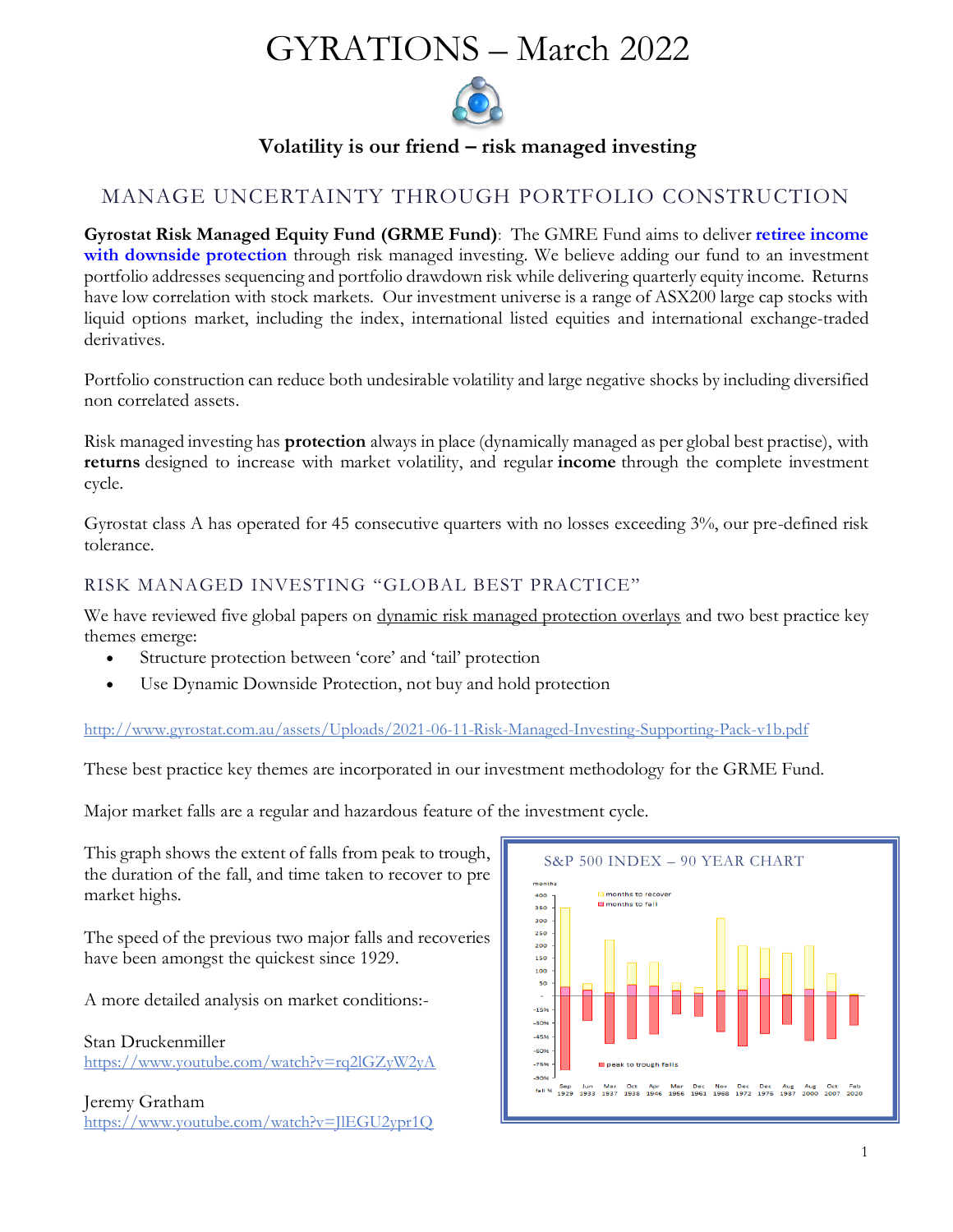## RISK MANAGED INVESTING MARKET OPPORTUNITIES (CLASS A & B UNITS) – LARGE CAP COMMODITY STOCKS

The strategy aims to deliver a stable source of income by investing in high dividend paying stocks (largely Australian) and overlaying derivative strategies that will (a) provide a floor on the capital value of the investment and (b) provide opportunistic upside when warranted by market conditions.

**Income:** Raw materials and commodities offer the highest yields

**Returns:** Commodity stocks are more volatile. Our track record of returns increasing with volatility (as measured by market range from low to high; gaps at open exceeding  $2\%$ ; re-sets within  $+2\%$  range from stock price movement)

**Protection:** Risk managed investing always in place to mitigate losses in case of share price falls

RISK MANAGED INVESTING KEY FACTORS DRIVING RETURNS:-

**Stock price range**: Returns are dependent upon the range and variability of stock prices. Commodity stocks have historically been the widest within our large cap investment universe. This variability is anticipated to offset the higher protection costs within our 'pre-defined hard risk parameters' always in place – to mitigate against capital losses in case of significant share price falls.

**Stock price re-sets**: Dynamic risk managed protection overlays increasing with the amount of volatility, as measured by stock prices +-2%, requiring active management. The more 'resets' the higher are anticipated returns. FY20 produced our highest returns, with lower returns in more stable markets. Capital is deployed to those assets with the highest number of re-sets, with data tracked on a stock specific basis. Commodity stocks typically have more re-sets.

**Gaps at open**: With protection always in place, market gaps  $>2\%$  from the prior day close to next morning's market open are beneficial (as distinct from many risk management approaches). For example, BHP gaps at open for the past decade are typically 15- 20 upward and downward gaps. The risk management overlay is re-set on gaps to 'lock in' gains and restore the desire risk-return pay off profile.





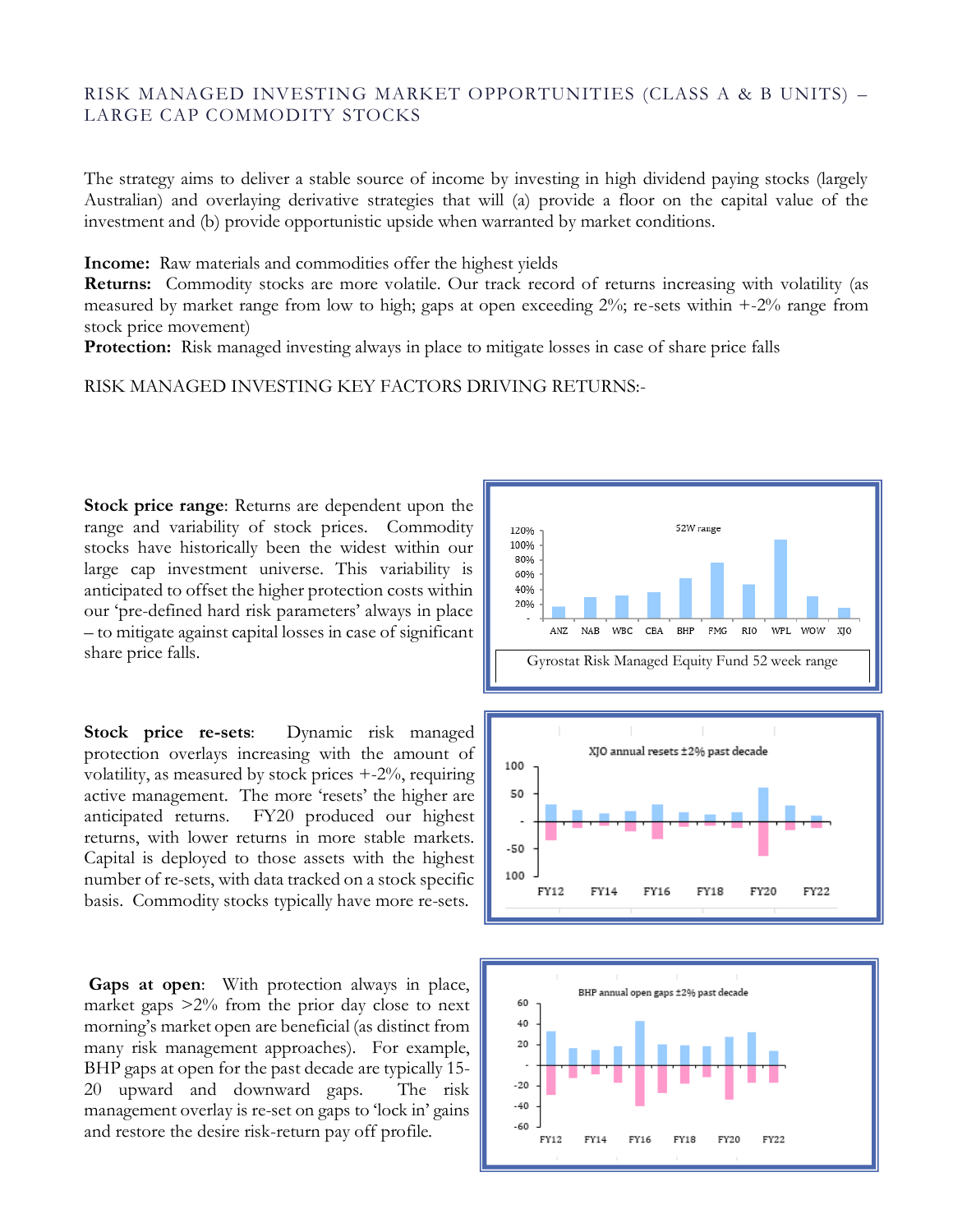## DYNAMIC HEDGING

Major market falls are a regular and hazardous feature of the investment cycle. Most corrections of > 30-50% have occurred within 6-12 months and typically within an 8 year cycle. Our analysis of why markets fall fast is available at: <http://www.gyrostat.com.au/assets/Uploads/2020-11-17-Gyrations-Nov-v1d-clean.pdf>.

In the first half of 2022, we intend to establish a new fund to be called the Gyrostat Dynamic Risk Managed Protection Fund (**Dynamic Fund**). The trustee of the Dynamic Fund will be Gyrostat Capital Management Pty Ltd ACN 138 219 002 AFSL 452917 and the investment manager of the Dynamic Funds will be Gyrostat Capital Management Advisers Pty Ltd ACN 168 737 246. The Dynamic Fund will be a closed end unregistered scheme and only offered to wholesale investors within the meaning of the Corporations Act 2001 (Cth) under an information memorandum. The Dynamic Fund will offer dynamic risk managed protection with predefined 'hard' protection.

A dynamic risk managed approach extracts cash on market falls to take advantage of market movements during the term of the closed end protection (typically 3 or 4 months). The 'hard protection' is always in place and can be moved within pre-defined parameters to extract cash (returned to the investor at the end of closed end fund). The Dynamic Fund will not hold underyling assets other than the options overlay. It is intended to offer a solution for:

- Portfolio construction: protection only piece that reliably increases in value on market falls
- Restraints on significant changes to stock holdings, primarily driven by capital gains tax

Dynamic hedging costs vary with the levels of implied volatility. The GRME Fund dynamically hedges with an options ovelay to protect against capital losses (in the event of significant market falls below predetermined 'hard' protection levels) in respect of the underlying GRME Fund assets and to provide regular targeted income payments.

By way of illustration only, dynamic protection costs are shown at March 17, for a defined period of time and adjusting 'excess' in increments of 2.5% at 5.0%, 7.5% and 10.0%. Protection will be in place for the term against losses below protection levels.

Pricing of risk, whilst remaining elevated, has reduced since February as stock markets have stabilised..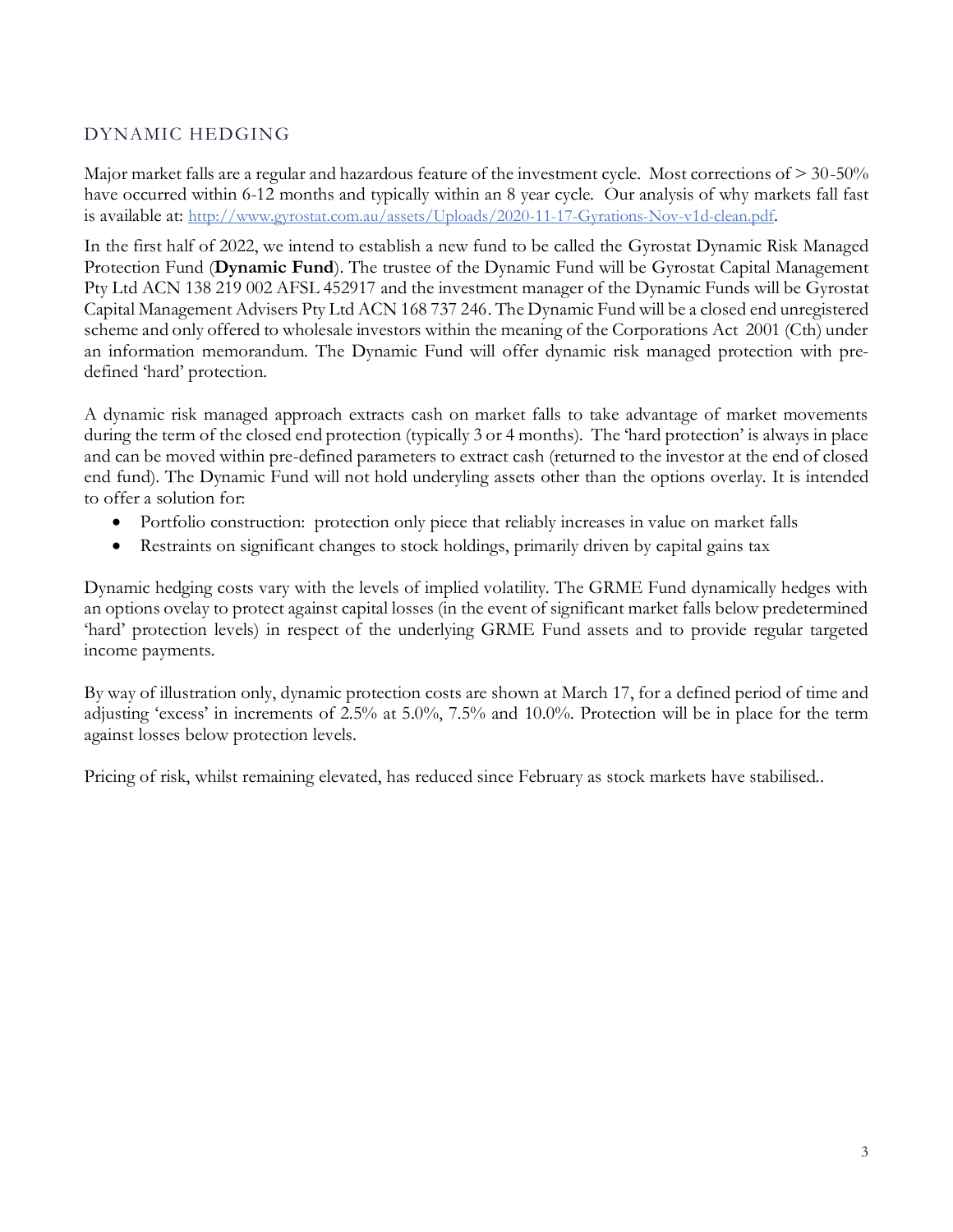| Date                                      | ASX 200 Index                                | Portfolio Value (AUD)                                                           |            |            |
|-------------------------------------------|----------------------------------------------|---------------------------------------------------------------------------------|------------|------------|
| 17-Mar-22                                 | 7,252                                        | 100,000,000                                                                     |            |            |
|                                           |                                              | Customer Risk Tolerance - % risk / excess customer willing to accept            |            |            |
| Risk / Excess Level                       |                                              | 5.0%                                                                            | 7.5%       | $10.0\%$   |
| Index levels at the % risk / excess level |                                              | 6,889                                                                           | 6.708      | 6,527      |
|                                           | note: Index falls greater will be protected. |                                                                                 |            |            |
|                                           |                                              | Potential payouts (AUD) on various market fall scenarios based on accepted risk |            |            |
| <b>Market Falls</b>                       | ASX 200 Index                                | 5.0%                                                                            | 7.5%       | $10.0\%$   |
| $8\%$                                     | 6,672                                        | 3,000,000                                                                       | 500,000    | ٠          |
| 15%                                       | 6,164                                        | 10,000,000                                                                      | 7,500,000  | 5,000,000  |
| 30%                                       | 5,076                                        | 25,000,000                                                                      | 22,500,000 | 20,000,000 |
|                                           |                                              | Costs (AUD) of protection at various Risk / Excess Levels on March 17, 2022     |            |            |
| <b>Expiry Date</b>                        | No of Days                                   | 5.0%                                                                            | 7.5%       | $10.0\%$   |
| 21-Apr-22                                 | 35                                           | 1,036,411                                                                       | 932.770    | 829,129    |
|                                           | % Cost of Portfolio                          | 1.04%                                                                           | 0.93%      | 0.83%      |
| 19-May-22                                 | 63                                           | 1,796,447                                                                       | 1,616,802  | 1,437,157  |
|                                           | % Cost of Portfolio                          | 1.80%                                                                           | 1.62%      | 1.44%      |
| 16-Jun-22                                 | 91                                           | 2,379,908                                                                       | 2.141.917  | 1,903,926  |
|                                           | % Cost of Portfolio                          | 2.38%                                                                           | 2.14%      | 1.90%      |
| 15-Sep-22                                 | 182                                          | 4,230,094                                                                       | 3,807,085  | 3,384,075  |
|                                           |                                              |                                                                                 |            |            |

We will provide further information regarding the Dynamic Fund closer to its launch date in the first half of 2022.